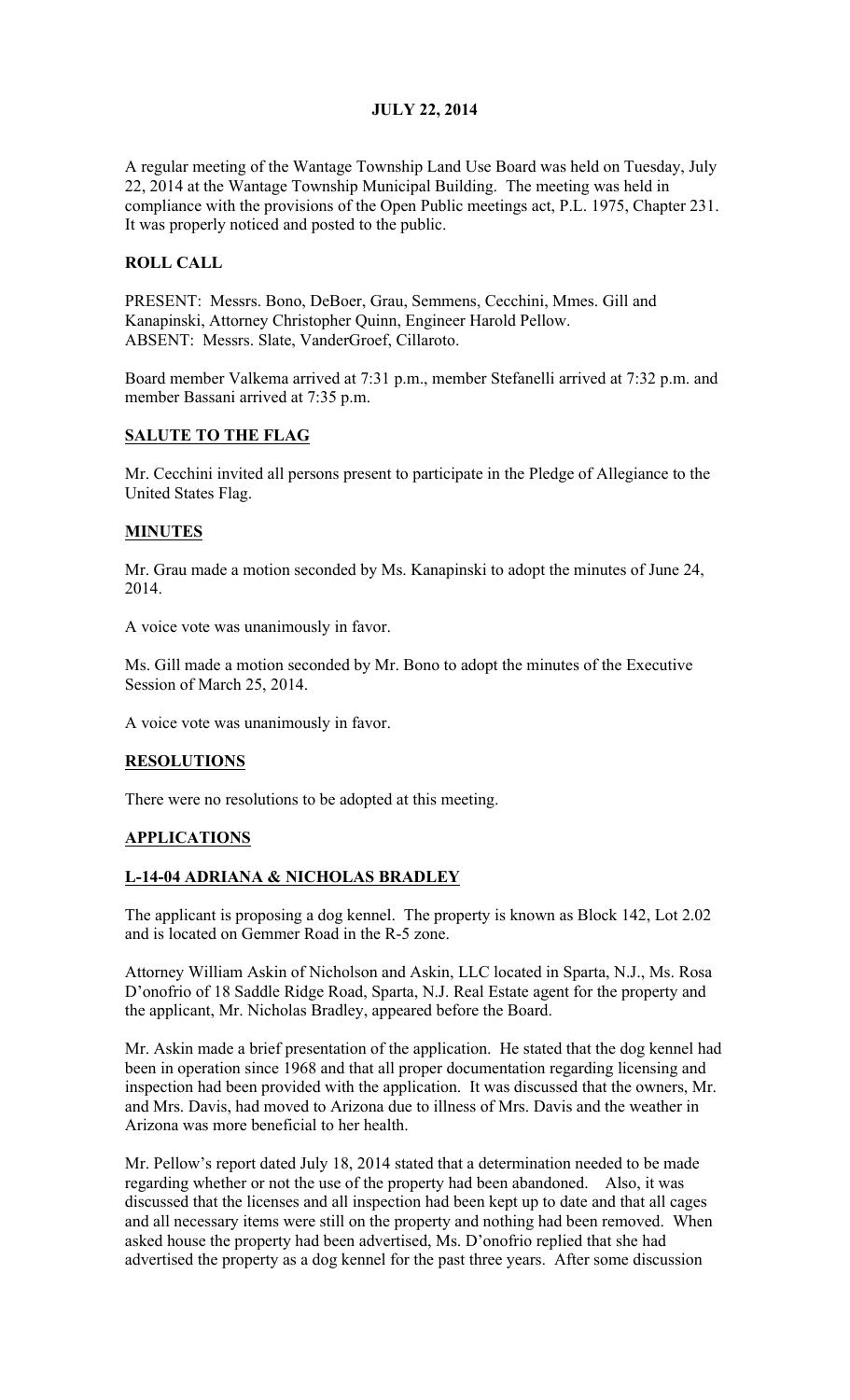the Board came to the consensus that the use had not been abandoned and that the applicant was in his right to operate the business.

Mr. Cecchini asked the Board members if they had any questions for the applicant. Mr. DeBoer asked when did the business stop operating, if the owner would occupy the house, how many dogs could be at the house. Mr. Askin stated that the business had stopped operating towards the end of 2012. Mr. Bradley stated he would occupy the house, that the house had the capacity for approximately 6 dogs and that in the summer approximately 10 dogs. He added that they intended to do boarding, training and possibly grooming and that there could be 20 dogs at most. He stated that no breeding would take place on the property. Mr. Bradley stated that he would do most of the transportation. Ms. Gill asked if they did rescue. Mr. Bradley stated that he would work with dogs to help them socialize and that the dogs would stay with them until they were ready to go home.

There were no more questions from the Board and the application was opened to the public. Ms. Bernice Bajda, a neighbor, asked if the property had to be brought up to present codes with the change of ownership. Mr. Cecchini replied that with the purchase of the property, Mr. Bradley would have to apply for a license and that inspections would be made appropriately and he would have to comply. There were no more member of the public wishing to make ask any questions or to make any comments. The application was back to the Board for suggestions.

Ms. Gill asked if not approved, what would somebody do with the property? Mr. Deboer made a motion to approve. Mr. Bono seconded the motion.

ROLL CALL VOTE: THOSE IN FAVOR: Bono, DeBoer, Bassani, Grau, Gill, Kanapinski, Valkema, Semmens, Cecchini. THOSE OPPOSED: None. MOTION CARRIED.

#### L-9-2009 ABD WANTAGE, INC.

The applicant is requesting an additional five (5) year extension of final major subdivision approval originally granted on July 28, 2009. The property is known as Block 54, Lots 8.01, 10 and 14 and is located on Lowe Road.

Board members Grau and Kanapinski stepped down.

Attorney Michael Selvaggi and Engineer Ken Dykstra appeared before the Board.

The professionals indicated that due to the poor market conditions they needed to request an additional five-year extension. It was discussed that the applicant had been diligent in obtaining all other approvals and permits. The Board found it appropriate to grant the request and Mr. Cecchini asked for a motion.

Mr. Bono made a motion to grant the five-year extension. The motion was seconded by Mr. DeBoer.

ROLL CALL VOTE: THOSE IN FAVOR: Bono, DeBoer, Bassani, Stefanelli, Gill, Valkema, Semmens, Cecchini. THOSE OPPOSED: None. MOTION CARRIED.

#### INFORMAL

Mr. Jerry Finnegan appeared before the Board to get the Board's opinion regarding a subdivision he is contemplating in connection with the COAH property for his previously major subdivision approval. The Board looked at the maps Mr. Finnegan presented and stated that he would have to do a lot of work as it seemed that what he proposed would need a couple of variances, an easement for the new lot and a very long driveway. Mr. Finnegan stated that would check with a professional regarding the proposal.